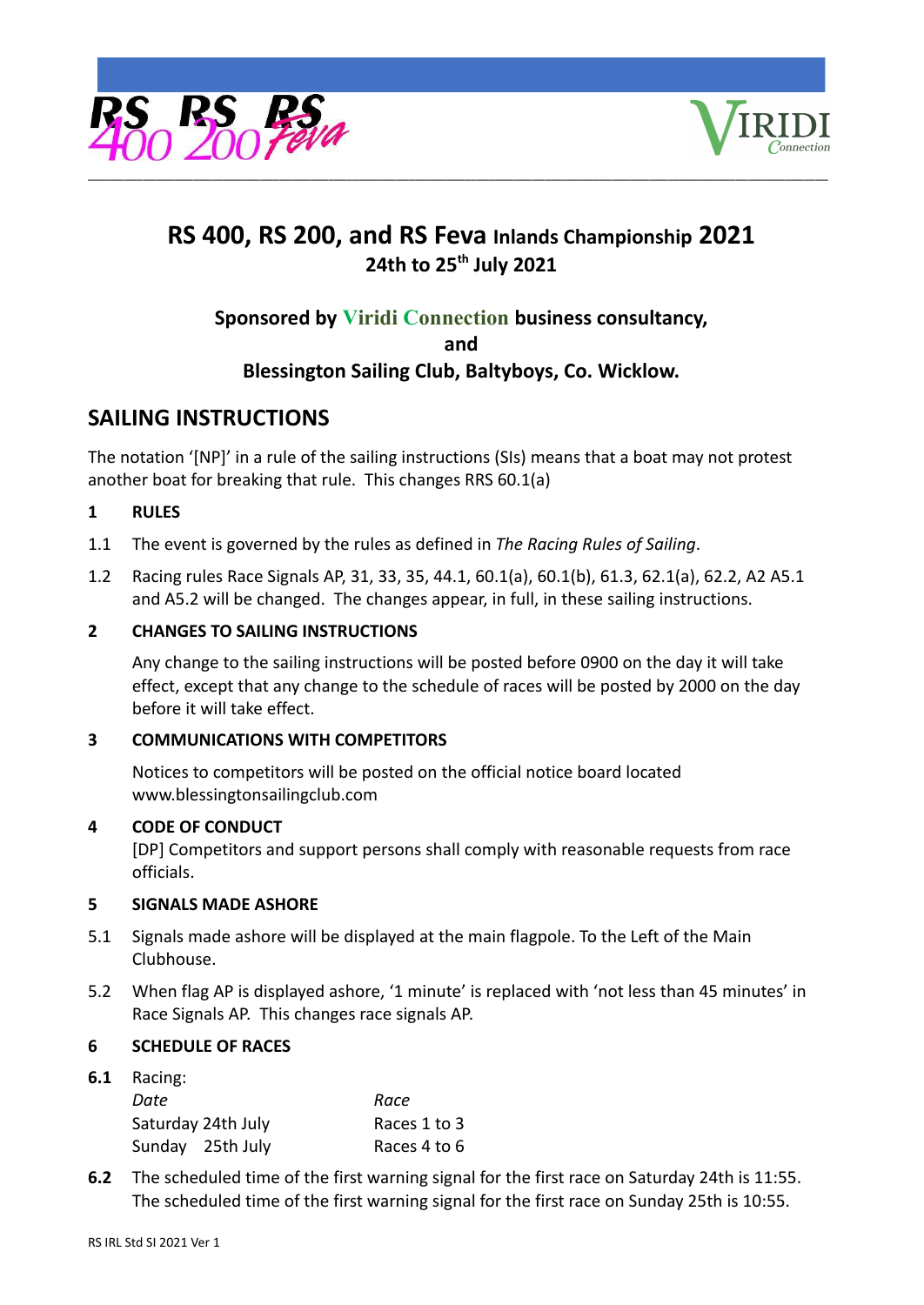



- \_\_\_\_\_\_\_\_\_\_\_\_\_\_\_\_\_\_\_\_\_\_\_\_\_\_\_\_\_\_\_\_\_\_\_\_\_\_\_\_\_\_\_\_\_\_\_\_\_\_\_\_\_\_\_\_\_\_\_\_\_\_\_\_\_\_\_\_\_\_\_\_\_\_\_\_\_\_\_\_\_\_\_\_\_\_\_\_\_\_\_\_\_\_\_\_\_\_\_\_\_\_\_\_\_\_\_\_\_\_\_\_\_\_\_\_\_\_\_\_ 6.3 To alert boats that a race or sequence of races will begin soon, the orange starting line flag will be displayed with one sound signal at least five minutes before a warning signal is made.
- 6.4 Race 4 may be run on the Saturday at the discretion of the Race Committee. To indicate this intention the finish boat will display flag Numeral 4 at the end of Race 3.

## **7 CLASS FLAGS**

| RS 400  | RS 400 Class Flag or if not available Numeral 1  |
|---------|--------------------------------------------------|
| RS 200  | RS 200 Class Flag or if not available Numeral 2  |
| RS Feva | RS Feva Class Flag or if not available Numeral 3 |

## **8 RACING AREA**

Racing will take place approx. 500mtrs from the Clubhouse shore in the direction of Ballyknocken village on the other side of the lake shore.

## **9 COURSES**

- 9.1 Windward leeward courses will be used. The diagrams in Addendum A show the courses, the order in which marks are to be passed, and the side on which each mark is to be passed.
- 9.2 The courses to be sailed will be indicated by boards on the side of the committee boat.

# **10 MARKS**

- 10.1 Marks 1, 1A, 4S and 4P will be [Insert Description of marks]. The start mark will be [Insert Description of marks], the finish mark will be [Insert Description of marks].
- 10.2 Hitting a mark other than the start or finish marks will not be penalised for the RS400 and RS200 Class only. This changes RRS 31.
- 10.3 If one or other of the gate marks is missing, the remaining mark shall be rounded to port.

## **11 OBSTRUCTIONS**

The following are obstructions – describe any obstructions – if none then leave as "Does not apply".

## **12 THE START**

- 12.1 The starting line will be between an orange mast on the committee boat displaying an orange flag at the starboard end and the course side of a port-end starting mark.
- 12.2 A boat that does not start within 5 minutes after her starting signal will be scored Did Not Start without a hearing. This changes RRS A5.1 and A5.2.

# **13 CHANGE OF THE NEXT LEG OF THE COURSE**

- 13.1 To change the next leg of the course, the race committee will move the original mark (or the finishing line) to a new position.
- 13.2 Minor course changes may not be signalled. This changes RRS 33.

## **14 THE FINISH**

The finishing line will be between a mast on the committee boat displaying a blue flag at the starboard end and the course side of the port-end finishing mark.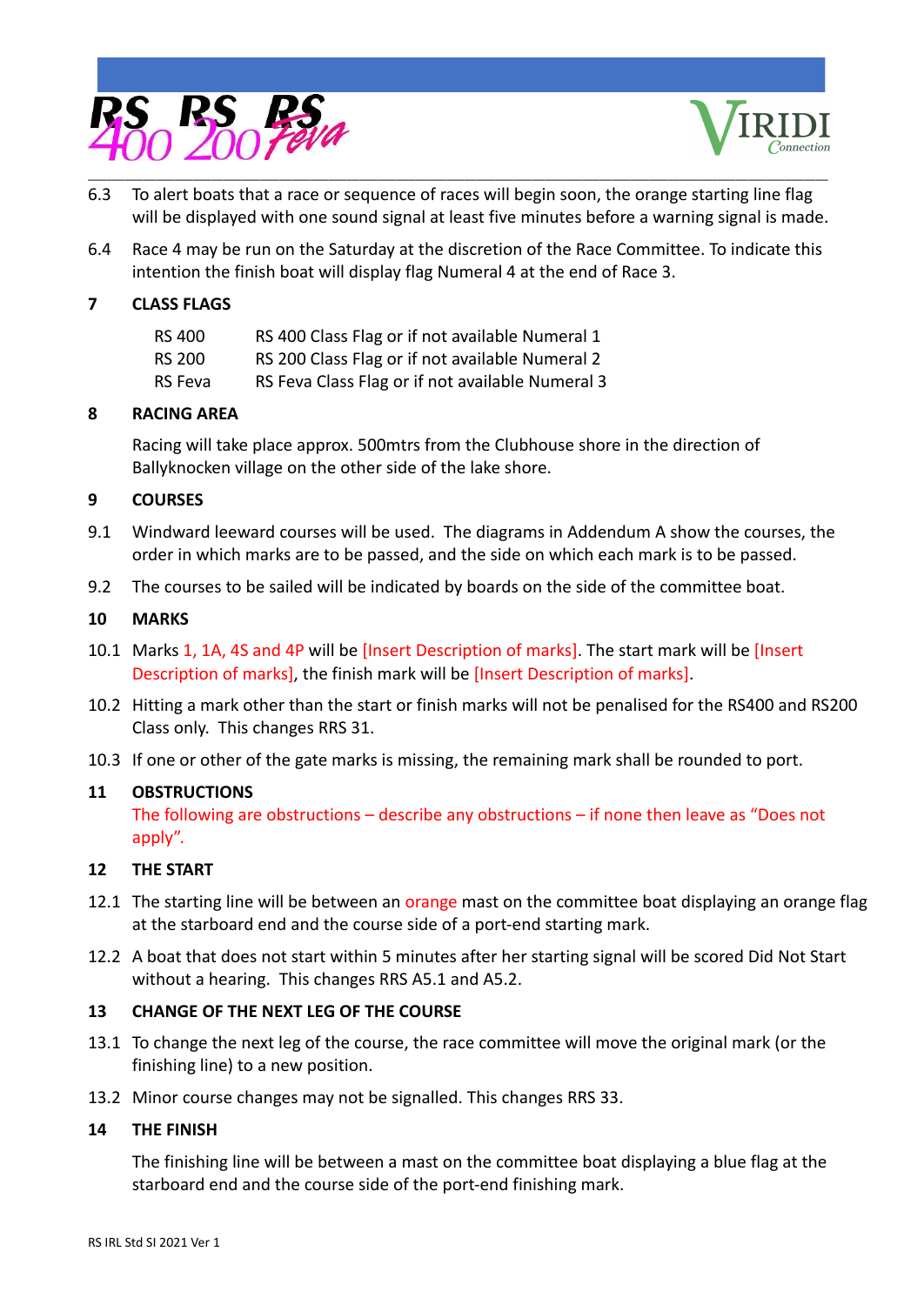



#### **15 PENALTY SYSTEM**

See NoR 14.

# **16 TIME LIMITS**

- 16.1 Boats failing to finish within a 15-minute finishing window after the first boat in her class sails the course and finishes will be scored Did Not Finish without a hearing. This changes RRS 35, A5.1 and A5.2
- 16.2 In addition to RRS 32, the race committee may also award a finishing score to a boat that is still racing by displaying to her from a committee vessel (which may be in motion) flag W with one sound signal. A boat so notified is no longer required to sail the course, shall stop racing and shall return to the starting area, or return ashore if there is no more racing. A finishing score under this sailing instruction will be the score she would have received had she sailed the course and finished within any time limit, without gaining or losing any place. However, when two or more boats that are overlapped are notified, they will be scored as if they were tied. The decision by the race committee to use this procedure or not to use it shall not be grounds for requesting redress. This changes rules 60.1(b) and 62.1(a).

# **17 HEARING REQUESTS**

- 17.1 The protest time limit is 90 minutes after the last boat has finished the last race of the day or the race committee signals no more racing today, whichever is the later. This changes RRS 61.3 and 62.2.
- 17.2 Hearing Request forms are available at the race office.
- 17.3 Notices will be posted no later than 30 minutes after the protest time limit to inform competitors of hearings in which they are parties or named as witnesses. Hearings will be held in the protest room at the Blessington Sailing Club Junior Clubhouse.

## **18 SCORING**

As per NoR 15

## **19 SAFETY REGULATIONS**

- 19.1 [DP] [NP] A boat that retires from a race shall notify the race committee as soon as possible.
- 19.2 N/A

## **20 REPLACEMENT OF CREW OR EQUIPMENT**

- 20.1 [DP] [NP] Substitution of competitors is not allowed without prior written approval of the race committee.
- 20.2 [DP] [NP] Substitution of damaged or lost equipment is not allowed unless authorised by the race committee. Requests for substitution shall be made at the first reasonable opportunity.

## **21 EQUIPMENT AND MEASUREMENT CHECKS**

[NP] A boat or equipment may be inspected at any time for compliance with the class rules, notice of race and sailing instructions.

## **22 SUPPLIED BOATS**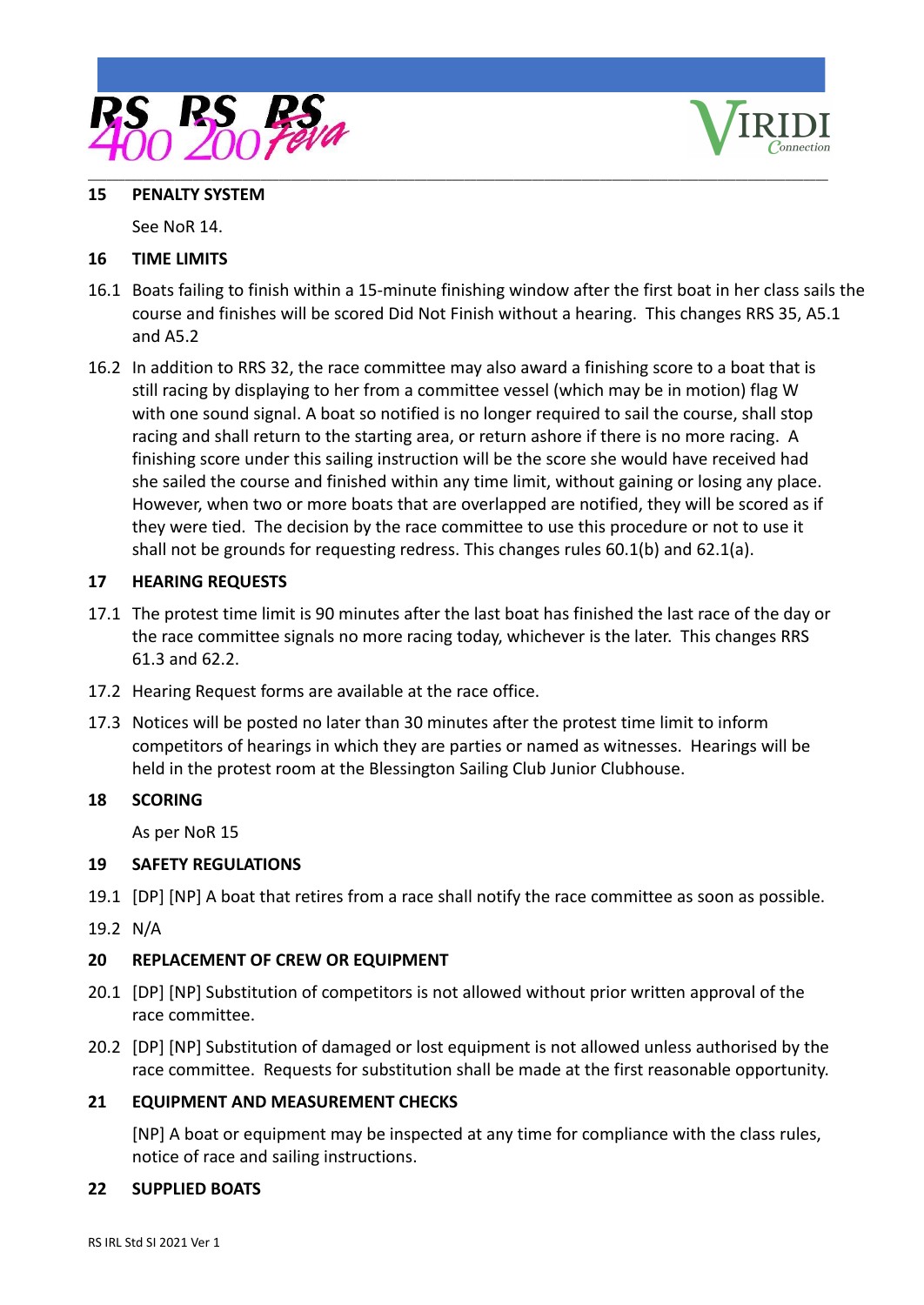



Does not apply.

# **23 OFFICIAL VESSELS**

Official vessels will be identified as follows: or just identify the committee vessel.

# **24 [DP] [NP] SUPPORT TEAMS**

As per NoR 16

## **25 TRASH DISPOSAL**

Trash may be placed aboard official or support person vessels.

# **26 BERTHING**

[DP] [NP] Boats shall be kept in their assigned places in the dinghy park.

## **27 HAUL-OUT RESTRICTIONS**

Does not apply.

# **28 DIVING EQUIPMENT AND PLASTIC POOLS**

Does not apply.

#### **29 PRIZES**

As per NoR 24

## **24 RISK STATEMENT**

As per NoR 22.

# **25 INSURANCE**

As per NoR 23